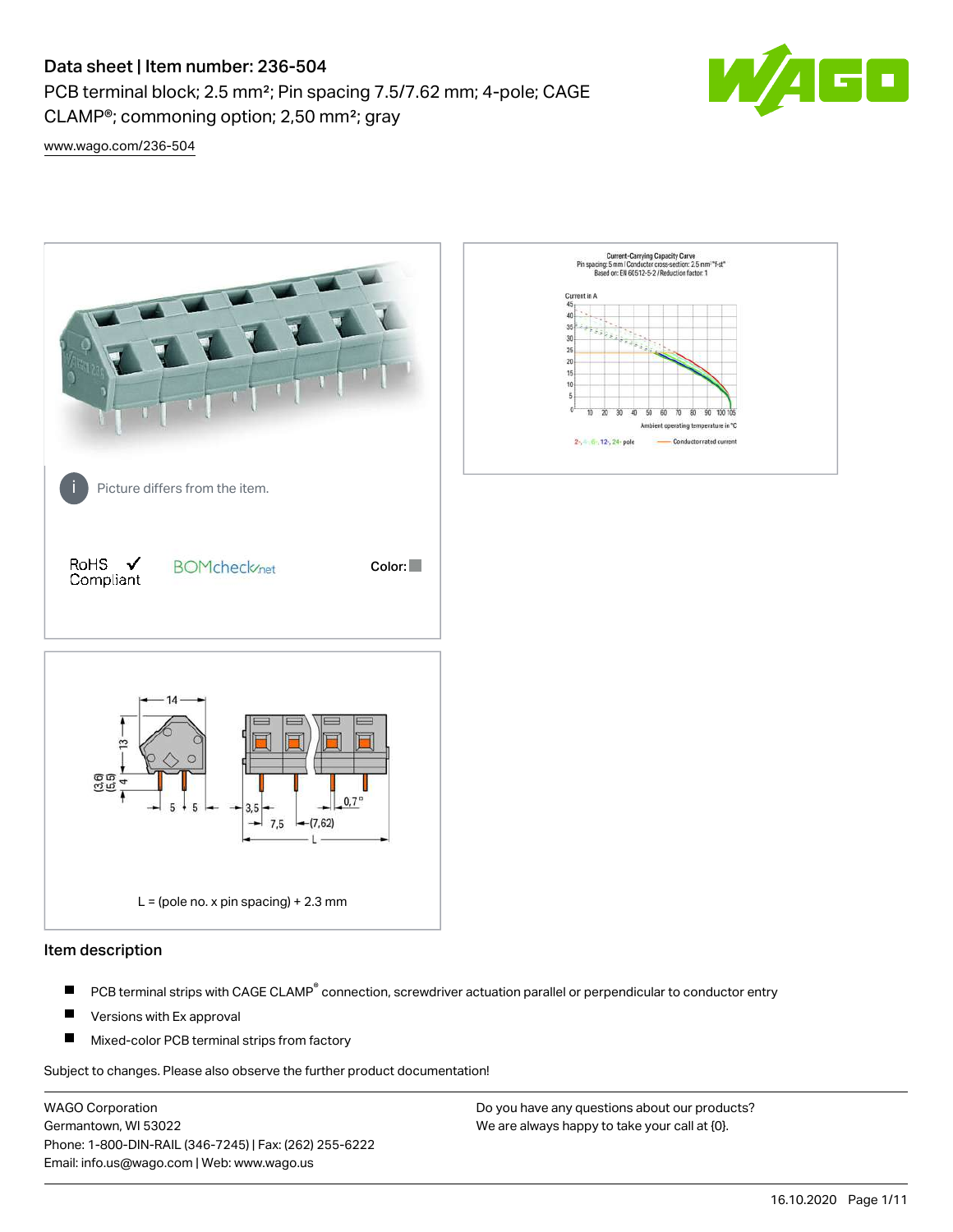

- $\blacksquare$ Operating tools for factory wiring
- $\blacksquare$ 45° conductor entry angle permits a wide range of applications and wiring options
- $\blacksquare$ Set to metric or inch pin spacing by compressing PCB terminal strips or pulling them apart

## Data

# Electrical data

#### Ratings per IEC/EN 60664-1

| Ratings per                 | IEC/EN 60664-1                                                        |
|-----------------------------|-----------------------------------------------------------------------|
| Rated voltage (III / 3)     | 400 V                                                                 |
| Rated surge voltage (III/3) | 6 <sub>kV</sub>                                                       |
| Rated voltage (III/2)       | 630 V                                                                 |
| Rated surge voltage (III/2) | 6 <sub>k</sub> V                                                      |
| Nominal voltage (II/2)      | 1000V                                                                 |
| Rated surge voltage (II/2)  | 6 kV                                                                  |
| Rated current               | 24 A                                                                  |
| Legend (ratings)            | $(III / 2)$ $\triangle$ Overvoltage category III / Pollution degree 2 |

#### Ratings per UL 1059

| Approvals per                  | UL 1059 |
|--------------------------------|---------|
| Rated voltage UL (Use Group B) | 300 V   |
| Rated current UL (Use Group B) | 15 A    |
| Rated voltage UL (Use Group D) | 300 V   |
| Rated current UL (Use Group D) | 10 A    |

#### Ratings per CSA

| Approvals per                   | CSA   |
|---------------------------------|-------|
| Rated voltage CSA (Use Group B) | 300 V |
| Rated current CSA (Use Group B) | 15 A  |
| Rated voltage CSA (Use Group D) | 300 V |
| Rated current CSA (Use Group D) | 10 A  |

### Connection data

| Connection technology | CAGE CLAMP                              |
|-----------------------|-----------------------------------------|
| Actuation type        | Operating tool                          |
| Solid conductor       | $0.08$ 2.5 mm <sup>2</sup> / 28  12 AWG |

Subject to changes. Please also observe the further product documentation!

| <b>WAGO Corporation</b>                                | Do you have any questions about our products? |
|--------------------------------------------------------|-----------------------------------------------|
| Germantown, WI 53022                                   | We are always happy to take your call at {0}. |
| Phone: 1-800-DIN-RAIL (346-7245)   Fax: (262) 255-6222 |                                               |
| Email: info.us@wago.com   Web: www.wago.us             |                                               |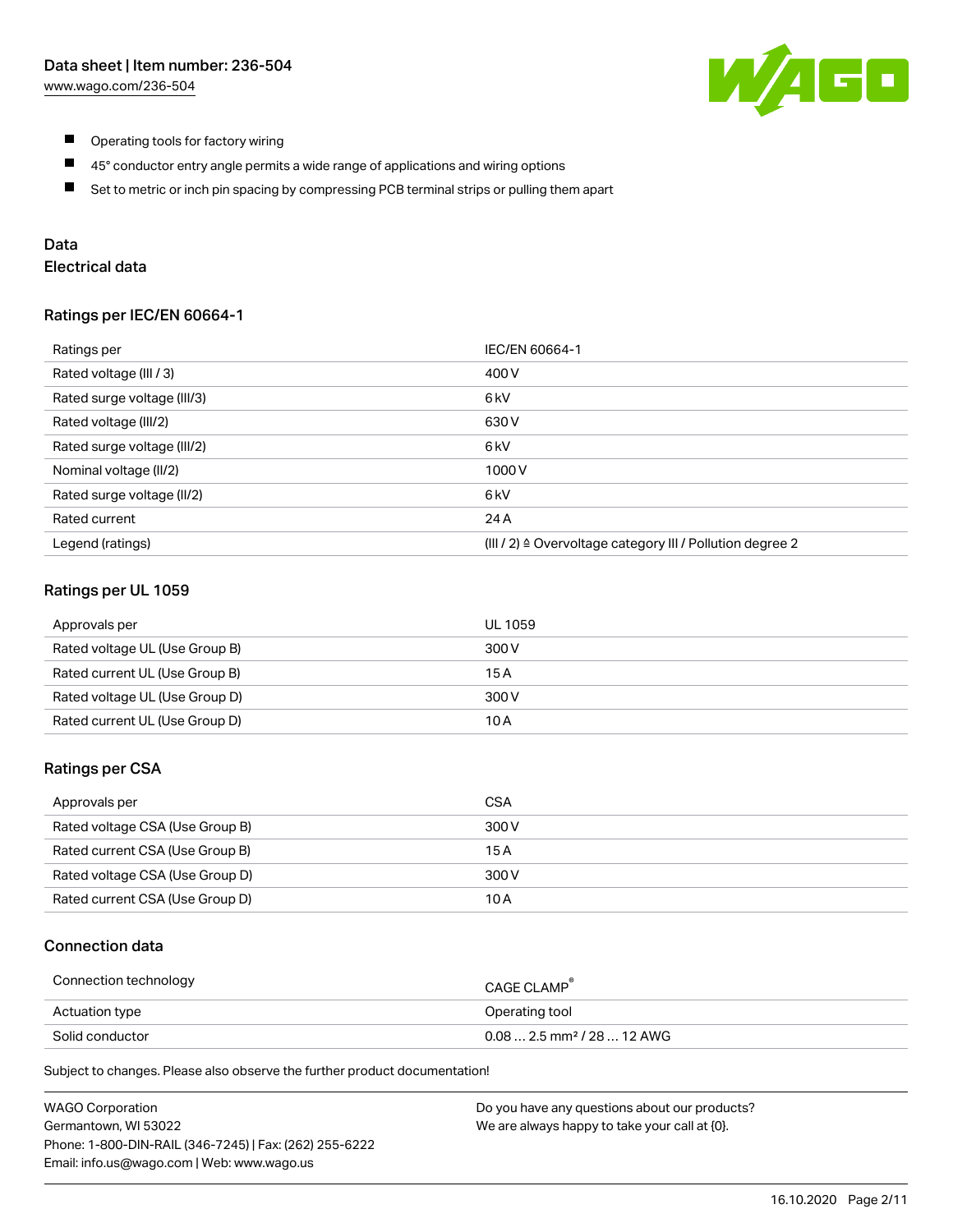[www.wago.com/236-504](http://www.wago.com/236-504)



| Fine-stranded conductor                           | $0.08$ 2.5 mm <sup>2</sup> / 28  12 AWG |
|---------------------------------------------------|-----------------------------------------|
| Fine-stranded conductor; with insulated ferrule   | $0.251.5$ mm <sup>2</sup>               |
| Fine-stranded conductor; with uninsulated ferrule | $0.251.5$ mm <sup>2</sup>               |
| Strip length                                      | $56$ mm / 0.2  0.24 inch                |
| Conductor connection direction to PCB             | 45°                                     |
| Pole No.                                          | 4                                       |
| Total number of connection points                 | 4                                       |
| Total number of potentials                        | 4                                       |
| Number of connection types                        |                                         |
| Number of levels                                  |                                         |
| Note (conductor cross-section)                    | 12 AWG: THHN, THWN                      |

# Physical data

| Pin spacing                          | 7.5/7.62 mm / 0.295/0.3 inch |
|--------------------------------------|------------------------------|
| Width                                | 32.3 mm / 1.272 inch         |
| Height                               | 17 mm / 0.669 inch           |
| Height from the surface              | 13 mm / 0.512 inch           |
| Depth                                | 14 mm / 0.551 inch           |
| Solder pin length                    | 4 mm                         |
| Solder pin dimensions                | $0.7 \times 0.7$ mm          |
| Drilled hole diameter with tolerance | $1.1$ <sup>(+0.1)</sup> mm   |

# PCB contact

| PCB contact                         | THT                                      |
|-------------------------------------|------------------------------------------|
| Solder pin arrangement              | over the entire terminal strip (in-line) |
| Number of solder pins per potential |                                          |

### Material Data

| Color                       | gray                                  |
|-----------------------------|---------------------------------------|
| Material group              |                                       |
| Insulation material         | Polyamide (PA66)                      |
| Flammability class per UL94 | V <sub>0</sub>                        |
| Clamping spring material    | Chrome nickel spring steel (CrNi)     |
| Contact material            | Electrolytic copper $(E_{\text{CL}})$ |
| Contact plating             | tin-plated                            |
| Fire load                   | $0.08$ MJ                             |

Subject to changes. Please also observe the further product documentation!

| <b>WAGO Corporation</b>                                | Do you have any questions about our products? |
|--------------------------------------------------------|-----------------------------------------------|
| Germantown, WI 53022                                   | We are always happy to take your call at {0}. |
| Phone: 1-800-DIN-RAIL (346-7245)   Fax: (262) 255-6222 |                                               |
| Email: info.us@wago.com   Web: www.wago.us             |                                               |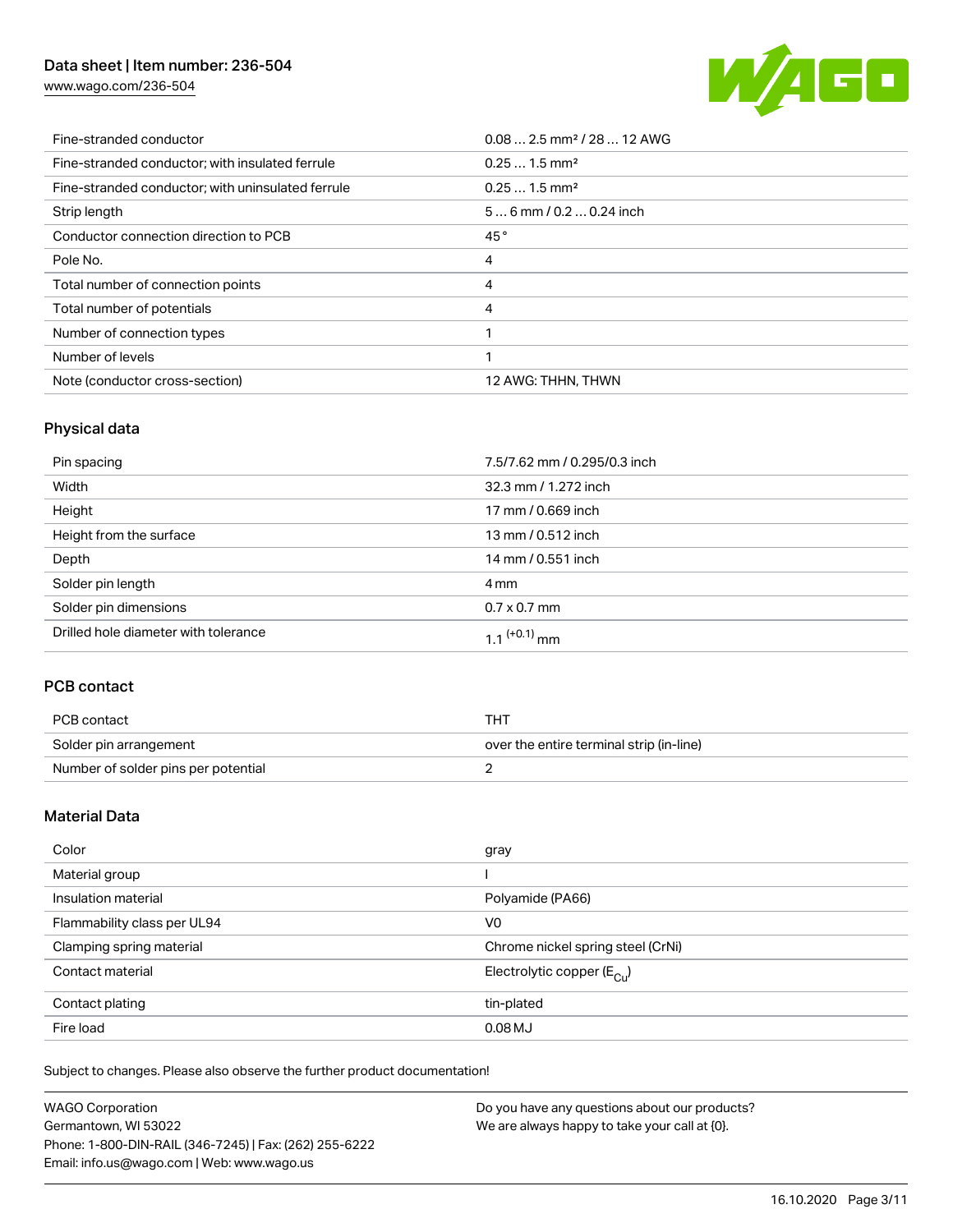[www.wago.com/236-504](http://www.wago.com/236-504)



| Weight                            | 4.5 g        |
|-----------------------------------|--------------|
| <b>Environmental Requirements</b> |              |
| Limit temperature range           | -60  +105 °C |

#### Commercial data

| Product Group         | 4 (Printed Circuit) |
|-----------------------|---------------------|
| Packaging type        | <b>BOX</b>          |
| Country of origin     | CН                  |
| <b>GTIN</b>           | 4044918772341       |
| Customs tariff number | 85369010000         |

# Approvals / Certificates

#### Country specific Approvals

| Logo | Approval                                      | <b>Additional Approval Text</b> | Certificate<br>name |
|------|-----------------------------------------------|---------------------------------|---------------------|
| KEMA | <b>CCA</b><br>DEKRA Certification B.V.        | EN 60947                        | 2168090.01          |
|      | <b>CCA</b><br>DEKRA Certification B.V.        | EN 60947                        | NTR NL-<br>7109     |
|      | <b>CCA</b><br>DEKRA Certification B.V.        | EN 60998                        | NTR NL-<br>7195     |
|      | <b>CSA</b><br><b>DEKRA Certification B.V.</b> | C22.2 No. 158                   | 1673957             |

#### Ship Approvals

| Logo               | Approval                                                                   | <b>Additional Approval Text</b> | Certificate<br>name |
|--------------------|----------------------------------------------------------------------------|---------------------------------|---------------------|
| 遡<br><b>BUREAU</b> | BV<br>Bureau Veritas S.A.                                                  | IEC 60998                       | 11915/D0<br>BV      |
|                    | <b>DNV GL</b>                                                              | $\overline{\phantom{0}}$        | TAE000016Z          |
|                    | Subject to changes. Please also observe the further product documentation! |                                 |                     |

| <b>WAGO Corporation</b>                                | Do you have any questions about our products? |
|--------------------------------------------------------|-----------------------------------------------|
| Germantown, WI 53022                                   | We are always happy to take your call at {0}. |
| Phone: 1-800-DIN-RAIL (346-7245)   Fax: (262) 255-6222 |                                               |
| Email: info.us@wago.com   Web: www.wago.us             |                                               |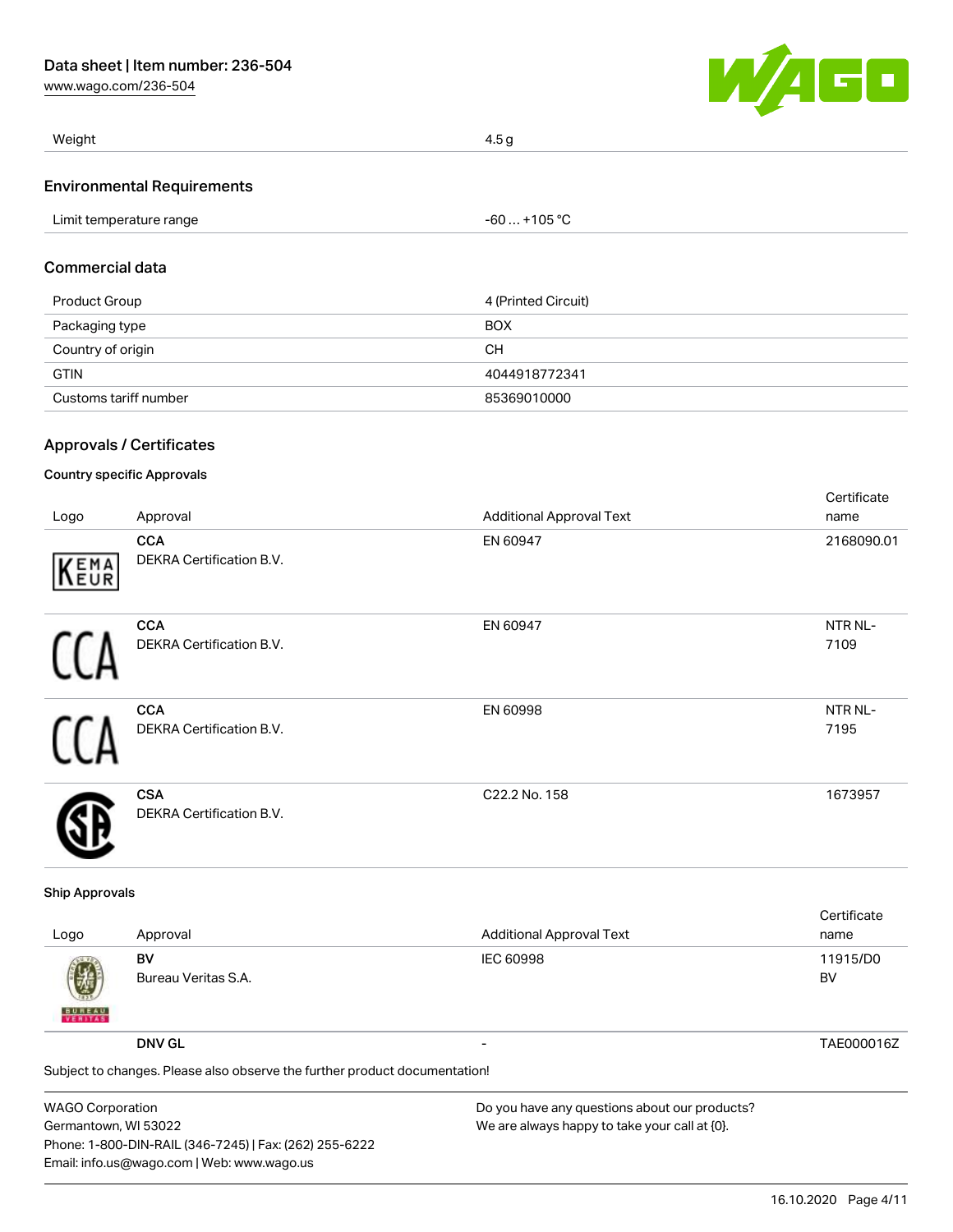

Det Norske Veritas, Germanischer Lloyd

# UL-Approvals

|                                                           |                                |                          | Certificate |
|-----------------------------------------------------------|--------------------------------|--------------------------|-------------|
| Logo                                                      | Approval                       | Additional Approval Text | name        |
|                                                           | UR                             | <b>UL 1059</b>           | 20180629-   |
| o<br>$\overline{\phantom{a}}$<br>$\overline{\phantom{a}}$ | Underwriters Laboratories Inc. |                          | E45172      |

# Counterpart

#### Compatible products

#### Marking accessories

Phone: 1-800-DIN-RAIL (346-7245) | Fax: (262) 255-6222

Email: info.us@wago.com | Web: www.wago.us

|                         | Item no.: 210-332/750-020<br>Marking strips; as a DIN A4 sheet; MARKED; 1-20 (80x); Height of marker strip: 3 mm; Strip length 182                    |                                               | www.wago.com/210-332 |  |
|-------------------------|-------------------------------------------------------------------------------------------------------------------------------------------------------|-----------------------------------------------|----------------------|--|
|                         | mm; Horizontal marking; Self-adhesive; white                                                                                                          |                                               | /750-020             |  |
|                         | Item no.: 210-332/762-020                                                                                                                             |                                               | www.wago.com/210-332 |  |
|                         | Marking strips; as a DIN A4 sheet; MARKED; 1-20 (80x); Height of marker strip: 3 mm; Strip length 182<br>mm; Horizontal marking; Self-adhesive; white |                                               | /762-020             |  |
| ferrule                 |                                                                                                                                                       |                                               |                      |  |
|                         | Item no.: 216-101                                                                                                                                     |                                               | www.wago.com/216-101 |  |
|                         | Ferrule; Sleeve for 0.5 mm <sup>2</sup> / AWG 22; uninsulated; electro-tin plated; silver-colored                                                     |                                               |                      |  |
|                         | Item no.: 216-102                                                                                                                                     |                                               | www.wago.com/216-102 |  |
|                         | Ferrule; Sleeve for 0.75 mm <sup>2</sup> / AWG 20; uninsulated; electro-tin plated; silver-colored                                                    |                                               |                      |  |
|                         | Item no.: 216-103                                                                                                                                     |                                               | www.wago.com/216-103 |  |
|                         | Ferrule; Sleeve for 1 mm <sup>2</sup> / AWG 18; uninsulated; electro-tin plated                                                                       |                                               |                      |  |
|                         | Item no.: 216-104                                                                                                                                     |                                               | www.wago.com/216-104 |  |
|                         | Ferrule; Sleeve for 1.5 mm <sup>2</sup> / AWG 16; uninsulated; electro-tin plated; silver-colored                                                     |                                               |                      |  |
|                         | Item no.: 216-121                                                                                                                                     |                                               |                      |  |
|                         | Ferrule; Sleeve for 0.5 mm <sup>2</sup> / AWG 22; uninsulated; electro-tin plated; silver-colored                                                     |                                               | www.wago.com/216-121 |  |
|                         | Item no.: 216-122                                                                                                                                     |                                               |                      |  |
|                         | Ferrule; Sleeve for 0.75 mm <sup>2</sup> / AWG 20; uninsulated; electro-tin plated; silver-colored                                                    |                                               | www.wago.com/216-122 |  |
|                         | Subject to changes. Please also observe the further product documentation!                                                                            |                                               |                      |  |
| <b>WAGO Corporation</b> |                                                                                                                                                       | Do you have any questions about our products? |                      |  |
| Germantown, WI 53022    |                                                                                                                                                       | We are always happy to take your call at {0}. |                      |  |

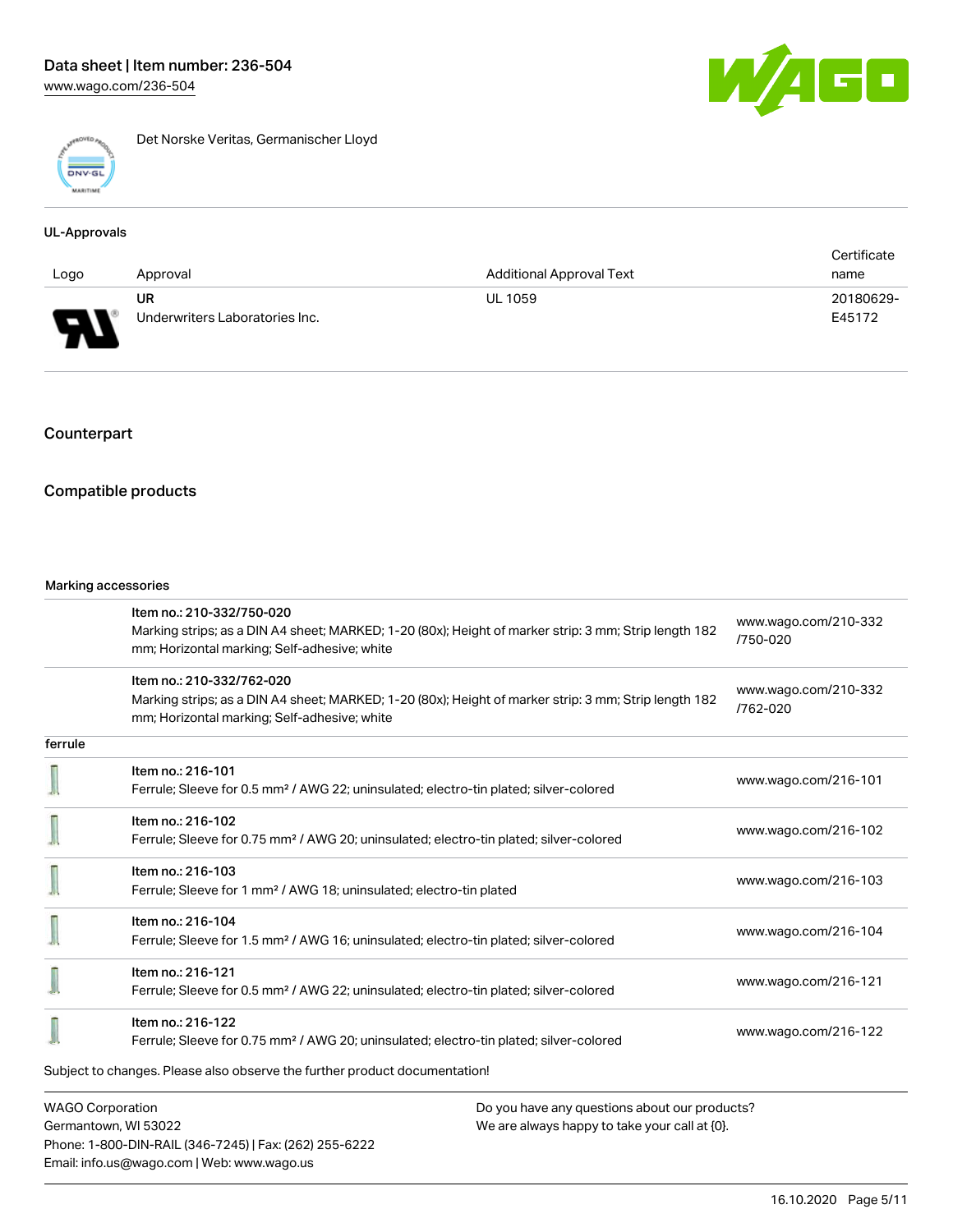[www.wago.com/236-504](http://www.wago.com/236-504)



| Item no.: 216-123<br>Ferrule; Sleeve for 1 mm <sup>2</sup> / AWG 18; uninsulated; electro-tin plated; silver-colored                                                                              | www.wago.com/216-123 |
|---------------------------------------------------------------------------------------------------------------------------------------------------------------------------------------------------|----------------------|
| Item no.: 216-124<br>Ferrule; Sleeve for 1.5 mm <sup>2</sup> / AWG 16; uninsulated; electro-tin plated                                                                                            | www.wago.com/216-124 |
| Item no.: 216-131<br>Ferrule; Sleeve for 0.25 mm <sup>2</sup> / AWG 24; uninsulated; electro-tin plated; silver-colored                                                                           | www.wago.com/216-131 |
| Item no.: 216-132<br>Ferrule; Sleeve for 0.34 mm <sup>2</sup> / AWG 24; uninsulated; electro-tin plated                                                                                           | www.wago.com/216-132 |
| Item no.: 216-141<br>Ferrule; Sleeve for 0.5 mm <sup>2</sup> / 20 AWG; uninsulated; electro-tin plated; electrolytic copper; gastight<br>crimped; acc. to DIN 46228, Part 1/08.92                 | www.wago.com/216-141 |
| Item no.: 216-142<br>Ferrule; Sleeve for 0.75 mm <sup>2</sup> / 18 AWG; uninsulated; electro-tin plated; electrolytic copper; gastight<br>crimped; acc. to DIN 46228, Part 1/08.92                | www.wago.com/216-142 |
| Item no.: 216-143<br>Ferrule; Sleeve for 1 mm <sup>2</sup> / AWG 18; uninsulated; electro-tin plated; electrolytic copper; gastight<br>crimped; acc. to DIN 46228, Part 1/08.92                   | www.wago.com/216-143 |
| Item no.: 216-144<br>Ferrule; Sleeve for 1.5 mm <sup>2</sup> / AWG 16; uninsulated; electro-tin plated; electrolytic copper; gastight<br>crimped; acc. to DIN 46228, Part 1/08.92; silver-colored | www.wago.com/216-144 |
| Item no.: 216-151<br>Ferrule; Sleeve for 0.25 mm <sup>2</sup> / AWG 24; uninsulated; electro-tin plated                                                                                           | www.wago.com/216-151 |
| Item no.: 216-152<br>Ferrule; Sleeve for 0.34 mm <sup>2</sup> / AWG 24; uninsulated; electro-tin plated                                                                                           | www.wago.com/216-152 |
| Item no.: 216-201<br>Ferrule; Sleeve for 0.5 mm <sup>2</sup> / 20 AWG; insulated; electro-tin plated; white                                                                                       | www.wago.com/216-201 |
| Item no.: 216-202<br>Ferrule; Sleeve for 0.75 mm <sup>2</sup> / 18 AWG; insulated; electro-tin plated; gray                                                                                       | www.wago.com/216-202 |
| Item no.: 216-203<br>Ferrule; Sleeve for 1 mm <sup>2</sup> / AWG 18; insulated; electro-tin plated; red                                                                                           | www.wago.com/216-203 |
| Item no.: 216-204<br>Ferrule; Sleeve for 1.5 mm <sup>2</sup> / AWG 16; insulated; electro-tin plated; black                                                                                       | www.wago.com/216-204 |
| Item no.: 216-221<br>Ferrule; Sleeve for 0.5 mm <sup>2</sup> / 20 AWG; insulated; electro-tin plated; white                                                                                       | www.wago.com/216-221 |
| Item no.: 216-222<br>Ferrule; Sleeve for 0.75 mm <sup>2</sup> / 18 AWG; insulated; electro-tin plated; gray                                                                                       | www.wago.com/216-222 |
| Item no.: 216-223<br>Ferrule; Sleeve for 1 mm <sup>2</sup> / AWG 18; insulated; electro-tin plated; red                                                                                           | www.wago.com/216-223 |
|                                                                                                                                                                                                   |                      |

Item no.: 216-224

Subject to changes. Please also observe the further product documentation!

WAGO Corporation Germantown, WI 53022 Phone: 1-800-DIN-RAIL (346-7245) | Fax: (262) 255-6222 Email: info.us@wago.com | Web: www.wago.us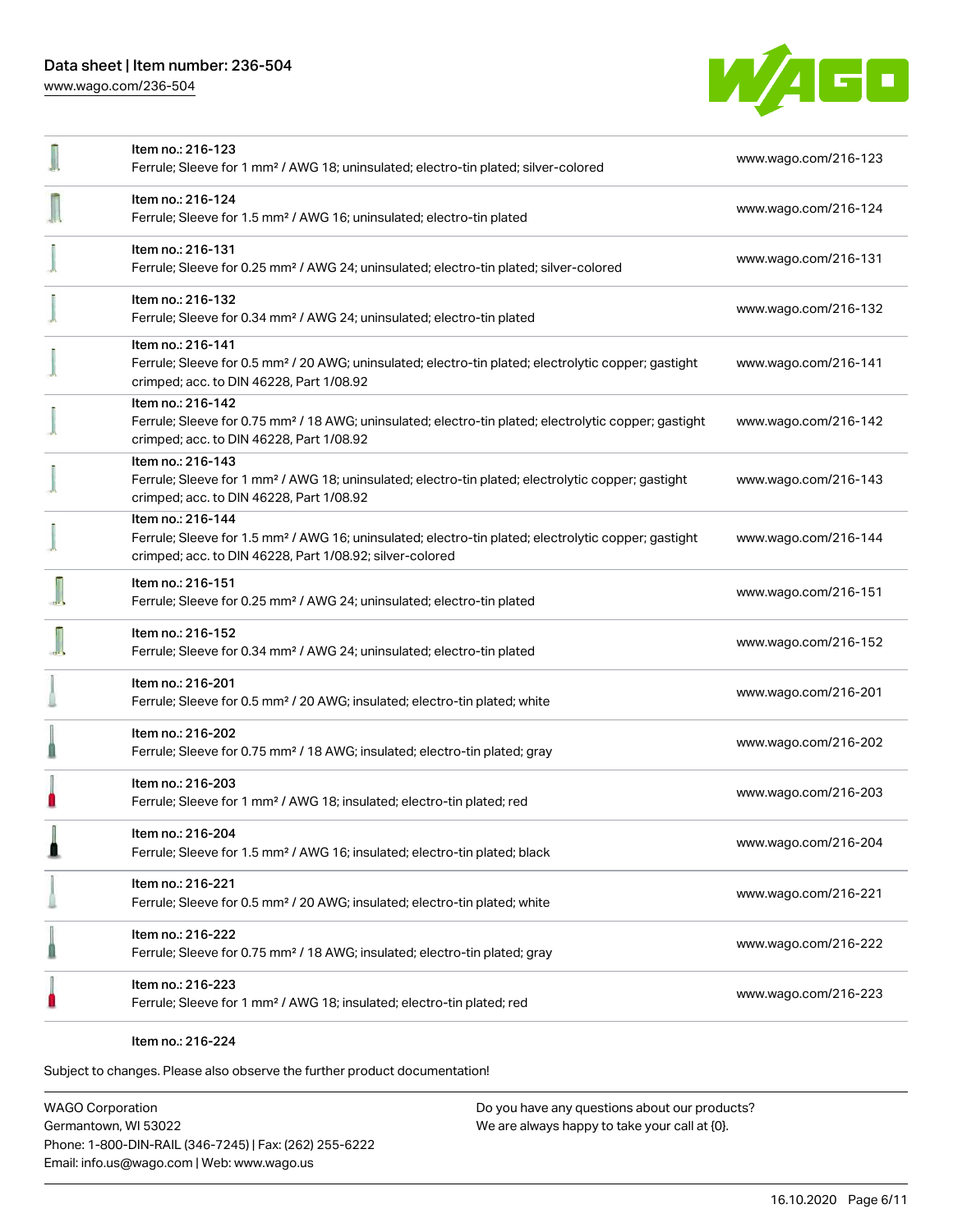[www.wago.com/236-504](http://www.wago.com/236-504)

I



Ferrule; Sleeve for 1.5 mm² / AWG 16; insulated; electro-tin plated; black [www.wago.com/216-224](http://www.wago.com/216-224)

|       | Item no.: 216-241<br>Ferrule; Sleeve for 0.5 mm <sup>2</sup> / 20 AWG; insulated; electro-tin plated; electrolytic copper; gastight<br>crimped; acc. to DIN 46228, Part 4/09.90; white                  | www.wago.com/216-241 |
|-------|---------------------------------------------------------------------------------------------------------------------------------------------------------------------------------------------------------|----------------------|
|       | Item no.: 216-242<br>Ferrule; Sleeve for 0.75 mm <sup>2</sup> / 18 AWG; insulated; electro-tin plated; electrolytic copper; gastight<br>crimped; acc. to DIN 46228, Part 4/09.90; gray                  | www.wago.com/216-242 |
|       | Item no.: 216-243<br>Ferrule; Sleeve for 1 mm <sup>2</sup> / AWG 18; insulated; electro-tin plated; electrolytic copper; gastight crimped; www.wago.com/216-243<br>acc. to DIN 46228, Part 4/09.90; red |                      |
|       | Item no.: 216-244<br>Ferrule; Sleeve for 1.5 mm <sup>2</sup> / AWG 16; insulated; electro-tin plated; electrolytic copper; gastight<br>crimped; acc. to DIN 46228, Part 4/09.90; black                  | www.wago.com/216-244 |
|       | Item no.: 216-262<br>Ferrule; Sleeve for 0.75 mm <sup>2</sup> / 18 AWG; insulated; electro-tin plated; electrolytic copper; gastight<br>crimped; acc. to DIN 46228, Part 4/09.90; gray                  | www.wago.com/216-262 |
|       | Item no.: 216-263<br>Ferrule; Sleeve for 1 mm <sup>2</sup> / AWG 18; insulated; electro-tin plated; electrolytic copper; gastight crimped; www.wago.com/216-263<br>acc. to DIN 46228, Part 4/09.90; red |                      |
|       | Item no.: 216-264<br>Ferrule; Sleeve for 1.5 mm <sup>2</sup> / AWG 16; insulated; electro-tin plated; electrolytic copper; gastight<br>crimped; acc. to DIN 46228, Part 4/09.90; black                  | www.wago.com/216-264 |
|       | Item no.: 216-284<br>Ferrule; Sleeve for 1.5 mm <sup>2</sup> / AWG 16; insulated; electro-tin plated; electrolytic copper; gastight<br>crimped; acc. to DIN 46228, Part 4/09.90; black                  | www.wago.com/216-284 |
|       | Item no.: 216-301<br>Ferrule; Sleeve for 0.25 mm <sup>2</sup> / AWG 24; insulated; electro-tin plated; yellow                                                                                           | www.wago.com/216-301 |
|       | Item no.: 216-302<br>Ferrule; Sleeve for 0.34 mm <sup>2</sup> / 22 AWG; insulated; electro-tin plated; green                                                                                            | www.wago.com/216-302 |
|       | Item no.: 216-321<br>Ferrule; Sleeve for 0.25 mm <sup>2</sup> / AWG 24; insulated; electro-tin plated; yellow                                                                                           | www.wago.com/216-321 |
|       | Item no.: 216-322<br>Ferrule; Sleeve for 0.34 mm <sup>2</sup> / 22 AWG; insulated; electro-tin plated; green                                                                                            | www.wago.com/216-322 |
| check |                                                                                                                                                                                                         |                      |
|       | Item no.: 231-125<br>Testing plug module with contact stud; Pin spacing 7.62 mm / 0.3 in; 2,50 mm <sup>2</sup> ; orange                                                                                 | www.wago.com/231-125 |
|       | Item no.: 231-161<br>Testing plug module with contact stud; for 236 Series; Pin spacing 7.5 mm / 0.295 in; gray                                                                                         | www.wago.com/231-161 |
| tools |                                                                                                                                                                                                         |                      |
|       | Item no.: 210-657<br>Operating tool; Blade: 3.5 x 0.5 mm; with a partially insulated shaft; short; multicoloured                                                                                        | www.wago.com/210-657 |

Subject to changes. Please also observe the further product documentation!

WAGO Corporation Germantown, WI 53022 Phone: 1-800-DIN-RAIL (346-7245) | Fax: (262) 255-6222 Email: info.us@wago.com | Web: www.wago.us Do you have any questions about our products? We are always happy to take your call at {0}.

16.10.2020 Page 7/11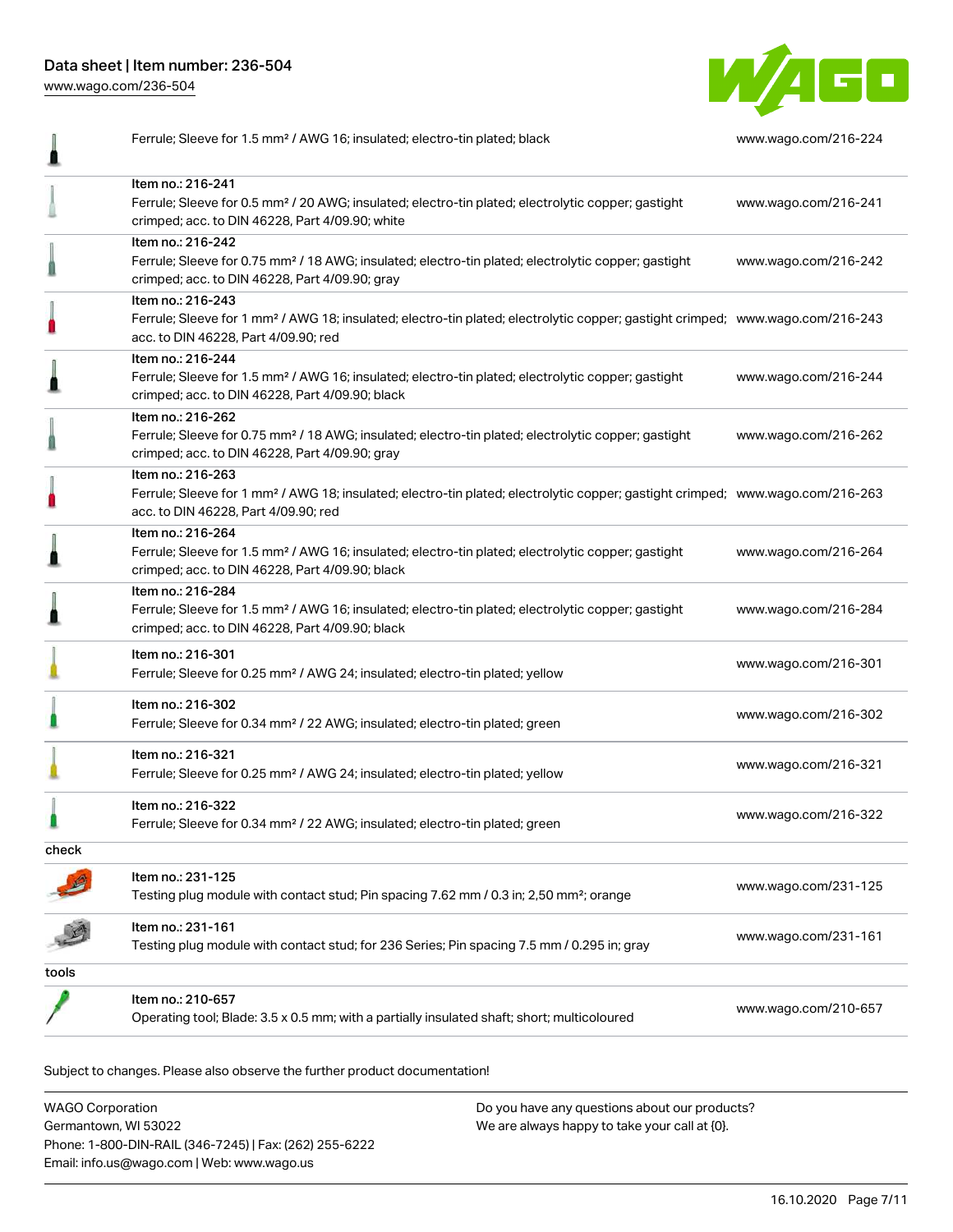

| Item no.: 210-658<br>Operating tool; Blade: 3.5 x 0.5 mm; with a partially insulated shaft; angled; short; multicoloured | www.wago.com/210-658 |
|--------------------------------------------------------------------------------------------------------------------------|----------------------|
| Item no.: 210-720<br>Operating tool; Blade: 3.5 x 0.5 mm; with a partially insulated shaft; multicoloured                | www.wago.com/210-720 |
| Item no.: 236-332<br>Operating tool; natural                                                                             | www.wago.com/236-332 |
| Item no.: 236-335<br>Operating tool; gray                                                                                | www.wago.com/236-335 |

## **Downloads** Documentation

| <b>Additional Information</b>                                                       |             |               |          |
|-------------------------------------------------------------------------------------|-------------|---------------|----------|
| Technical explanations                                                              | Apr 3, 2019 | pdf<br>3.6 MB | Download |
|                                                                                     |             |               |          |
| <b>CAD files</b>                                                                    |             |               |          |
| CAD data                                                                            |             |               |          |
| 2D/3D Models 236-504                                                                |             | <b>URL</b>    | Download |
| CAE data                                                                            |             |               |          |
| EPLAN Data Portal 236-504                                                           |             | <b>URL</b>    | Download |
| ZUKEN Portal 236-504                                                                |             | <b>URL</b>    | Download |
| <b>PCB Design</b>                                                                   |             |               |          |
| Symbol and Footprint 236-504                                                        |             | <b>URL</b>    | Download |
| CAx data for your PCB design, consisting of "schematic symbols and PCB footprints", |             |               |          |

allow easy integration of the WAGO component into your development environment.

#### Supported formats:

- $\blacksquare$ Accel EDA 14 & 15
- $\blacksquare$ Altium 6 to current version
- $\blacksquare$ Cadence Allegro
- $\blacksquare$ **DesignSpark**
- $\blacksquare$ Eagle Libraries
- $\blacksquare$ KiCad

Subject to changes. Please also observe the further product documentation!

WAGO Corporation Germantown, WI 53022 Phone: 1-800-DIN-RAIL (346-7245) | Fax: (262) 255-6222 Email: info.us@wago.com | Web: www.wago.us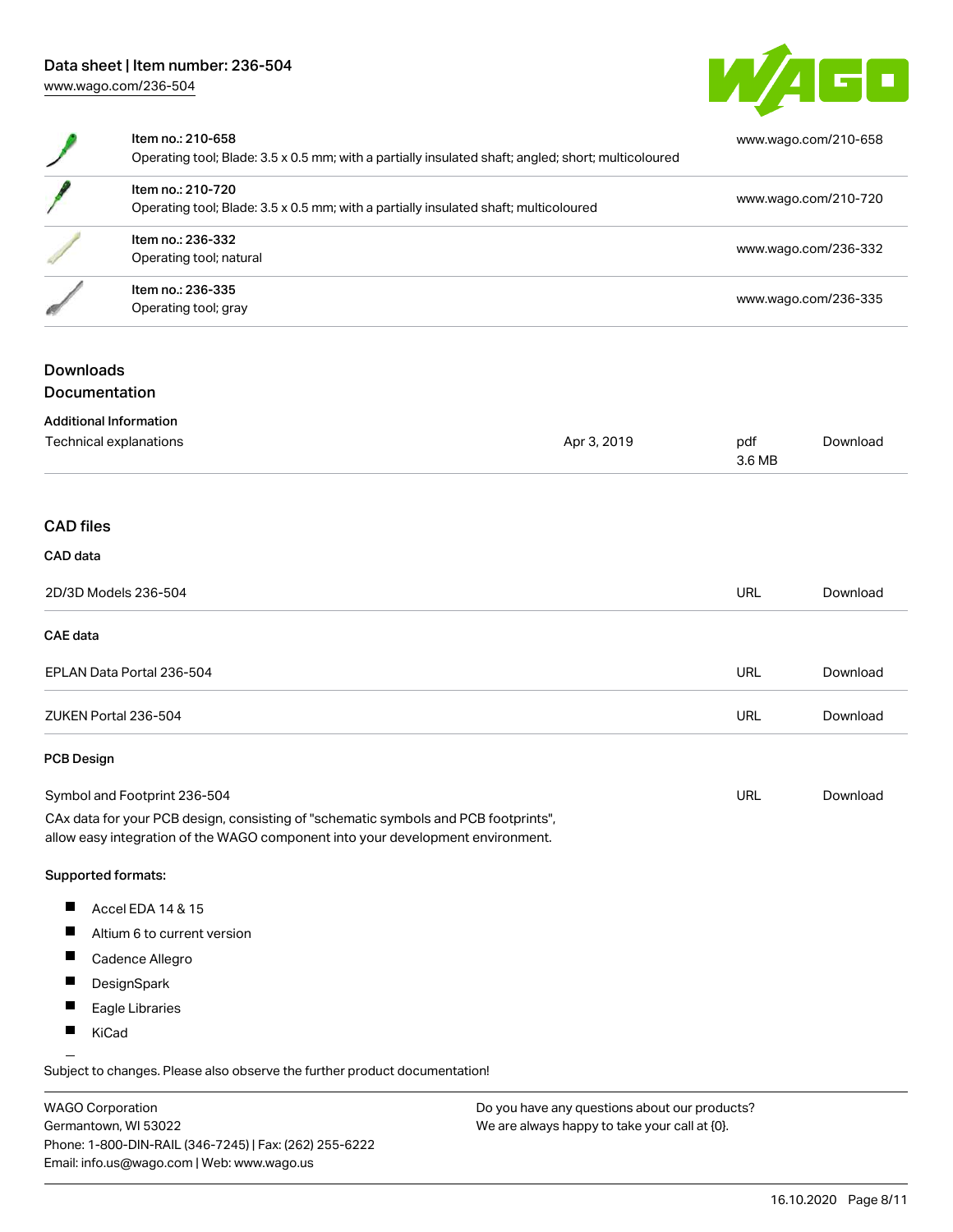[www.wago.com/236-504](http://www.wago.com/236-504)

W/AGO

- $\blacksquare$ Mentor Graphics BoardStation
- $\blacksquare$ Mentor Graphics Design Architect
- $\blacksquare$ Mentor Graphics Design Expedition 99 and 2000
- $\blacksquare$ OrCAD 9.X PCB and Capture
- П PADS PowerPCB 3, 3.5, 4.X, and 5.X
- П PADS PowerPCB and PowerLogic 3.0
- П PCAD 2000, 2001, 2002, 2004, and 2006
- $\blacksquare$ Pulsonix 8.5 or newer
- $\blacksquare$ **STL**
- $\blacksquare$ 3D STEP
- $\blacksquare$ TARGET 3001!
- П View Logic ViewDraw
- $\blacksquare$ Quadcept
- $\blacksquare$ Zuken CadStar 3 and 4
- П Zuken CR-5000 and CR-8000

PCB Component Libraries (EDA), PCB CAD Library Ultra Librarian

#### Installation Notes

Conductor termination



Inserting a conductor via 3.5 mm screwdriver.



screwdriver.



Inserting a conductor via 3.5 mm Inserting a conductor via operating tool.

Screwdriver actuation parallel to conductor entry.

Screwdriver actuation perpendicular to conductor entry.

Subject to changes. Please also observe the further product documentation!

WAGO Corporation Germantown, WI 53022 Phone: 1-800-DIN-RAIL (346-7245) | Fax: (262) 255-6222 Email: info.us@wago.com | Web: www.wago.us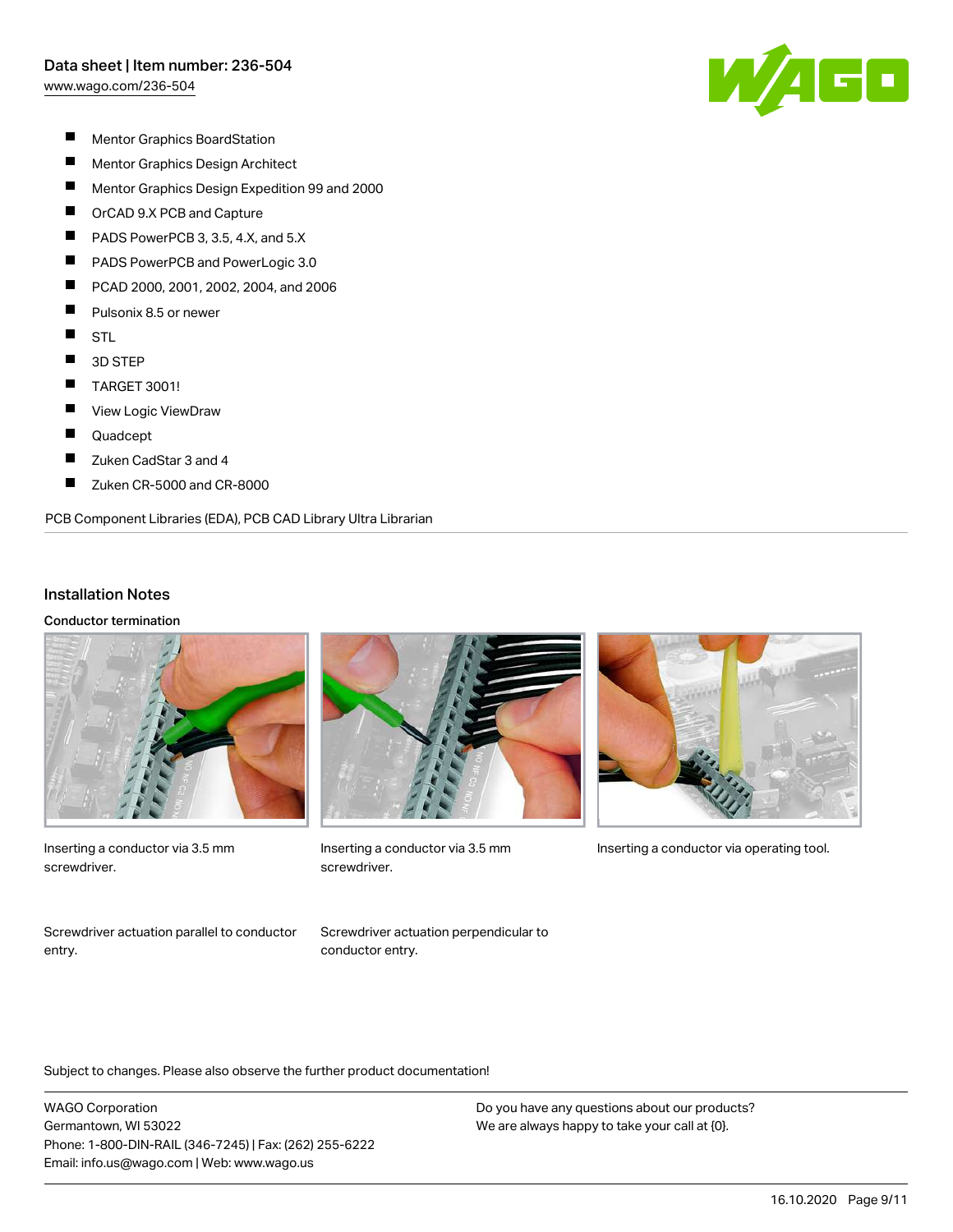### Data sheet | Item number: 236-504 [www.wago.com/236-504](http://www.wago.com/236-504)





Compared to standard screwdrivers, these operating tools are far more convenient for wiring PCB terminal strips at factory.

Installation



PCB Terminal Strips placed behind each other save space – staggering them by half the pin spacing simplifies subsequent wiring of the first row.

Installation

Subject to changes. Please also observe the further product documentation!

WAGO Corporation Germantown, WI 53022 Phone: 1-800-DIN-RAIL (346-7245) | Fax: (262) 255-6222 Email: info.us@wago.com | Web: www.wago.us